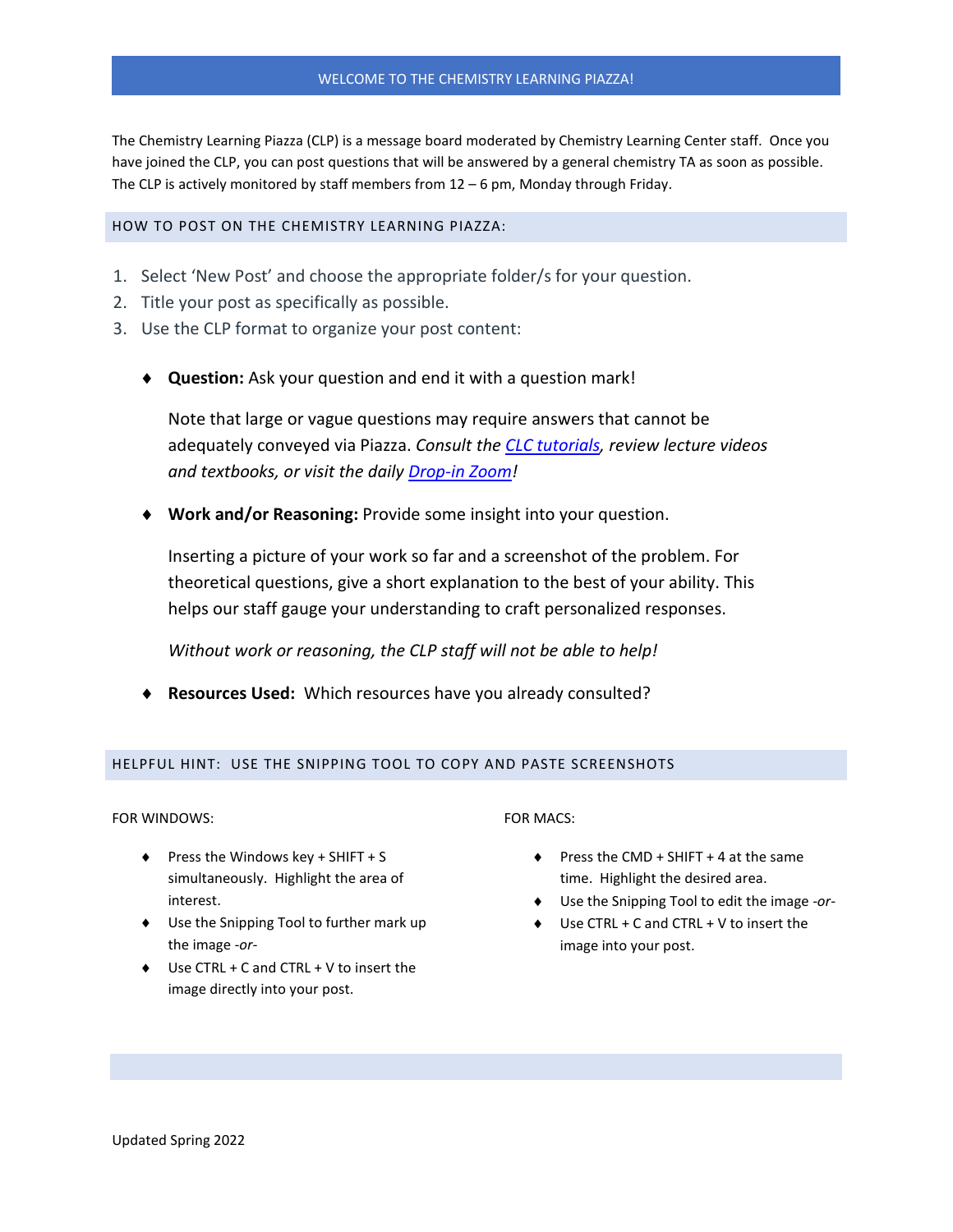# SEARCH PREVIOUS POSTS FOR ANSWERS:

- 1. Start by using the search function (#1) to see if another student has posted a similar question to yours.
- 2. Alternatively, browse the appropriate folder (menu bar above #2) to see if the same question was asked using different wording.
- 3. If you can't find the question you want to ask, click on New Post (#3) to ask your question.